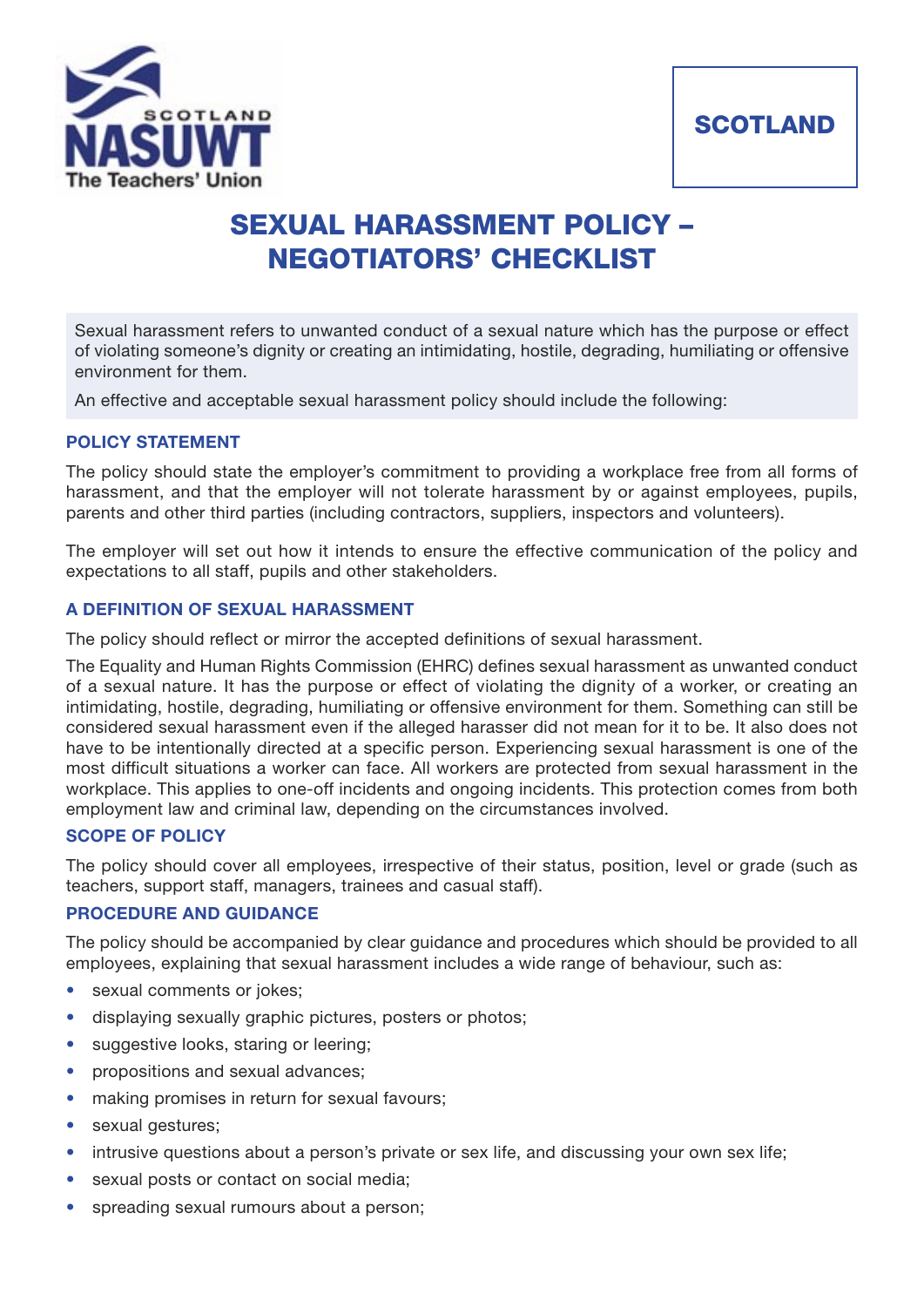- sending sexually explicit emails or text messages;
- unwelcome touching, hugging, massaging or kissing;
- criminal behaviour, including sexual assault, stalking, indecent exposure and offensive communications.

The policy should include a clear statement that sexual harassment will not be tolerated.

The policy should confirm a list of sanctions that may be used where an individual has been found to have acted in contravention of the policy, including dismissal, exclusion or other withdrawal of service, contract or support.

The employer should state that it will take allegations of harassment or bullying seriously and address them promptly and confidentially where possible.

Sexual harassment under a disciplinary procedure should include potential gross misconduct.

## **THE COMPLAINTS PROCEDURE**

The policy should confirm how individuals should report any incident of sexual harassment and confirm the named person to whom such complaints should be directed.

The policy should include procedures that allow complaints to be filed with an individual outside the chain of command. The policy must also require supervisors to report any complaints that they receive to a designated member of the leadership team or trust board.

The named person should have sufficient authority to be able to deal with any complaints.

The policy should set out the procedure the employer will follow to investigate harassment complaints, which should include, as a minimum, the following elements, stages and timescales.

# **THE POLICY WILL SET OUT APPROPRIATE TIMESCALES FOR ALL FORMAL STAGES OF THE PROCEDURES**

## **Raising a formal complaint**

Complaints should be raised and dealt with promptly, and there should not be any unreasonable delay of meetings, decisions or confirmation of those decisions.

### **Formal investigations**

Formal meetings should be held without unreasonable delay after a complaint is received.

#### **Action following the investigation**

Decisions should be communicated to the employee, in writing, without unreasonable delay and, where appropriate, should set out what action the employer intends to take to resolve the complaint.

#### **Appeals**

The policy must include provisions for employees to appeal against any formal decision made in accordance with an appeals procedure within the policy, which meets, as a minimum, the statutory requirements on disputes resolution.

Appeals should be dealt with impartially and, wherever possible, by a manager who has not previously been involved in the case.

## **Protection and support for those involved**

All persons involved in dealing with sexual harassment complaints should be appropriately trained in order that they can undertake their role sensitively and effectively.

The policy should signpost individuals to confidential support such as confidential advice and counselling services.

# **CONFIDENTIALITY PROVISION**

The policy should set out the rights of individuals regarding confidentiality at each stage of the procedure.

Any limits to confidentiality should be clearly documented in the policy and procedure.

The policy should confirm that employees who make complaints or who participate in any investigation must not suffer any form of retaliation or victimisation as a result.